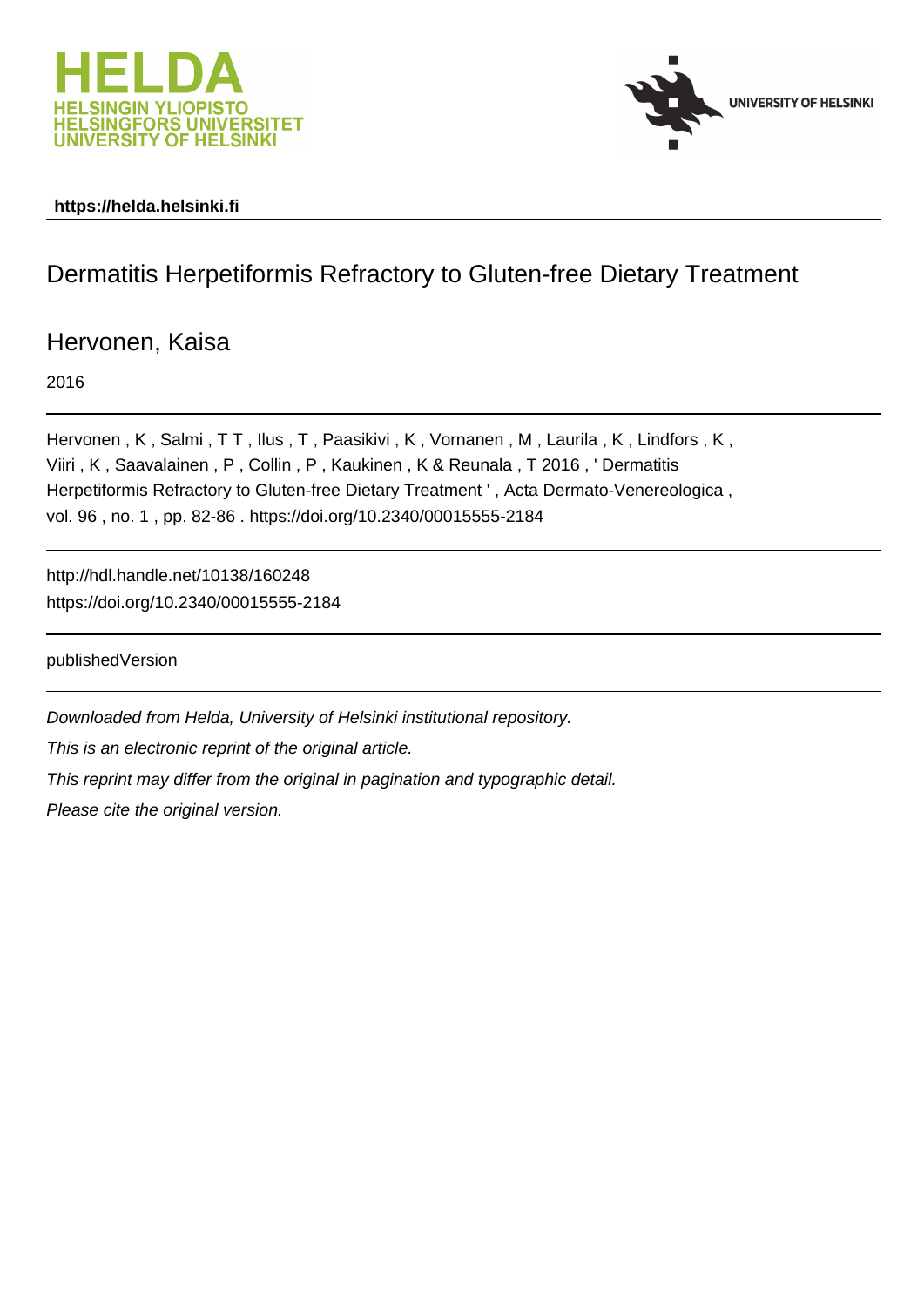## **CLINICAL REPORT**

## **Dermatitis Herpetiformis Refractory to Gluten-free Dietary Treatment**

Kaisa HERVONEN<sup>1,2</sup>, Teea T. SALMI<sup>1,2</sup>, Tuire ILUS<sup>3</sup>, Kaija PAASIKIVI<sup>4</sup>, Martine VORNANEN<sup>5</sup>, Kaija LAURILA<sup>6</sup>, Katri LINDFORS<sup>6</sup>, Keijo VIIRI<sup>6</sup>, Päivi SAAVALAINEN<sup>7</sup>, Pekka COLLIN<sup>2,3</sup>, Katri KAUKINEN<sup>2,4</sup> and Timo REUNALA<sup>2</sup>

*Departments of 1 Dermatology, 3 Gastroenterology and Alimentary Tract Surgery and 4 Internal Medicine, Tampere University Hospital, 2 School of Medicine, University of Tampere, 5 Department of Pathology and 6 Tampere Center for Child Health Research, University of Tampere and Tampere University Hospital, Tampere, and 7 Research Programs Unit, Immunobiology, and Haartman Institute, Department of Medical Genetics, University of Helsinki, Finland*

**Dermatitis herpetiformis (DH) is a blistering skin disease, which is regarded as an extra-intestinal manifestation of coeliac disease. Refractory cases of coeliac disease, that do not respond to a gluten-free diet and which carry an increased risk of lymphoma, are well-known in coeliac disease. To determine whether refractory cases of DH with active rash and persistent small bowel atrophy occur we analysed our series of 403 patients with DH. Seven (1.7%) patients, who had been on a gluten-free diet for a mean of 16 years, but who still required dapsone to treat the symptoms of DH, were identified. Of these, one patient died from mucinous adenocarcinoma before re-examination. At re-examination skin immunoglobulin A (IgA) deposits were found in 5/6 refractory and 3/16 control DH patients with good dietary response. Small bowel mucosa was studied at re-examination from 5 refractory and 8 control DH patients and was normal in all 5 refractory and 7/8 control DH patients. One refractory DH patient died from adenocarcinoma, but no lymphoma developed in any of the patients. This study documents for the first time refractory DH, in which the rash is non-responsive to a gluten-free diet, but the small bowel mucosa heals. This differs from refractory coeliac disease, in which the small bowel mucosa does not heal on a gluten-free diet.** *Key words: dermatitis herpetiformis; coeliac disease; small bowel mucosa; gluten-free diet; dapsone.*

Accepted Jun 15, 2015; Epub ahead of print Jun 18, 2015

Acta Derm Venereol 2016; 96: 82–86.

Kaisa Hervonen, Department of Dermatology, Tampere University Hospital, PO Box 2000, FIN-33521 Tampere, Finland. E-mail: kaisa.hervonen@uta.fi

Dermatitis herpetiformis (DH) is an itchy, blistering autoimmune skin disease most often affecting the elbows, knees and buttocks (1). Diagnosis of DH is based on the clinical picture and demonstration of granular immunoglobulin A (IgA) deposits in the papillary dermis (2). Patients with DH evince small bowel mucosal villous atrophy or, at least, coeliac-type inflammatory changes (3–6). DH and coeliac disease share the same genetic background, having a strong association with HLA-DQ2 (7). Both conditions often occur in the same

families (8) and even in monozygotic twins (9). In DH, both the rash and enteropathy respond to a gluten-free diet (GFD) (10, 11) and DH is currently considered a cutaneous manifestation of coeliac disease. It takes several months on a GFD until the DH rash clears, and therefore patients with an active rash require additional treatment with dapsone (4,4-diaminodiphenylsulfone). The initial dose is usually 25–50 mg/day and, on a strict GFD, it takes approximately 2 years until dapsone can be stopped  $(11-13)$ .

We have prospectively collected a large series  $(n=483)$  of patients with DH since 1970. Follow-up showed that 98% of the patients adhered to a GFD (14). However, despite long adherence to an apparently strict GFD, a small proportion of patients with DH need to continue treatment with dapsone to control the active rash (12, 13). In coeliac disease there exists a subgroup of patients in whom clinical symptoms and small bowel villous atrophy do not recover on a strict GFD; the condition is called refractory coeliac disease (15). This is usually accompanied by severe symptoms, malabsorption, osteoporosis and a risk of intestinal lymphoma (15–17). The term "refractory DH" has not been used previously in the literature and the occurrence of this condition remains obscure. The aim of this study was therefore to analyse our series of 483 DH patients to identify all refractory cases, i.e. those in whom the rash does not recover on a strict GFD. A further aim was to examine whether patients with refractory DH have persistent small bowel villous atrophy and a risk of complications similar to subjects with refractory coeliac disease.

### METHODS

#### *Patients*

Since 1970 we have prospectively collected and followed up all patients with DH detected at the outpatient clinic of the Department of Dermatology of Tampere University Hospital (14). All patients with DH in a defined area are diagnosed in this unit, since the frozen skin biopsies required for the diagnosis are not taken elsewhere. In each patient the diagnosis of DH had been based on the clinical picture and on the demonstration of granular IgA deposits in the papillary dermis. Upper intestinal endoscopy with small bowel biopsy had been performed on approximately 75% of the patients (14, 18), after which all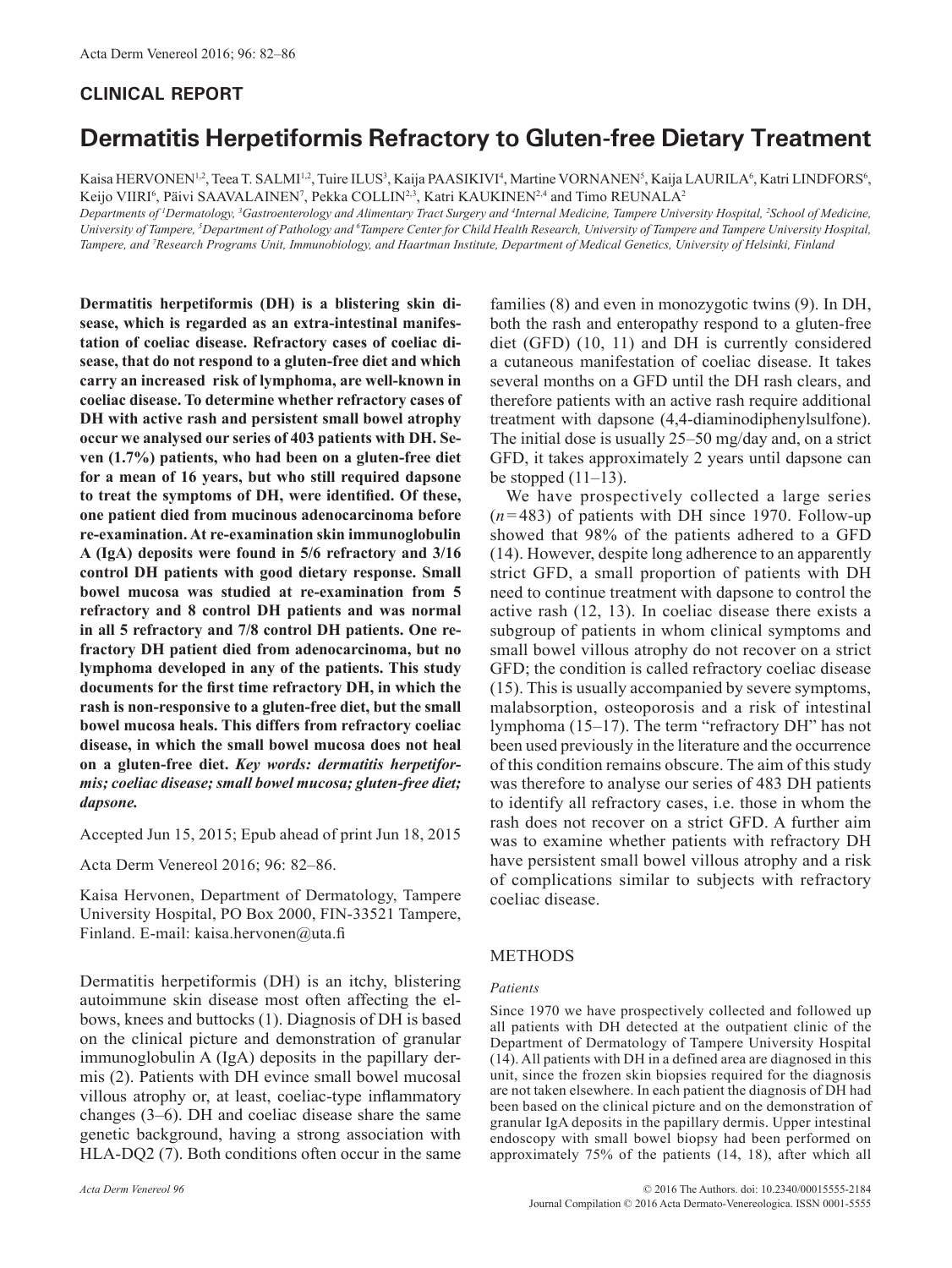had been advised to adhere to a GFD. In addition, dapsone had been started in patients with an intensive rash, and 65% of all patients had used it (14). The patients had been followed up at the out-patient clinic at 3–6-month intervals for at least 1–2 years or longer, until the rash was controlled by the GFD alone.

Until 2010 our series consisted of 483 patients with DH, of which 403 were alive. In 2013 we retrospectively analysed the records of all patients, to determine which patients had not responded to a GFD as expected. The DH patients were classified as refractory when they had been on a GFD for at least 3 years, but still needed dapsone, at least 75 mg/week, to control the rash. For each suspected refractory case 2 control patients with DH were selected, who were of the same sex and who had been diagnosed within 2 years of the index patient. They all had a good response to a GFD, i.e. no rash or dapsone use during the last 3 or more years on a strict diet. All refractory and control subjects with DH were invited to participate at the re-examination.

The study protocol was approved by the ethics committee of Tampere University Hospital (R12267). All subjects provided written informed consent.

#### *Skin symptoms and immunofluorescence biopsy*

The presence or absence of typical DH rash was examined in every refractory and control patient. Dapsone treatment was stopped if no skin symptoms were seen. A 4-mm punch biopsy was taken from normal-appearing perilesional skin and, when there was no rash, from normal-appearing forearm skin. The biopsy specimens were embedded in optimal cutting temperature compound (OCT, Tissue-Tec, Miles Inc., Elkhart, IN, USA), snap-frozen in liquid nitrogen and stored at –70°C until use. Direct immunofluorescence was performed and IgA deposits in the upper papillary dermis were graded as strongly  $(++)$ , moderately  $(++)$  or weakly (+) positive, as previously described (19).

#### *Dietary assessment*

A dietician evaluated adherence to a GFD in the refractory and control DH patients by personal inquiry and via a 3-day food record with additional questions specifically designed to uncover hidden exposure to gluten.

#### *Antibody and HLA measurements*

A commercially available enzyme-linked immunosorbent assay (ELISA) was used to measure serum IgA antibodies to epidermal transglutaminase (TG3; Immunodiagnostic, Bensheim, Germany) and tissue transglutaminase (TG2; Celikey; Phadia, Freiburg, Germany). The optimal cut-off point for positivity was  $\geq$ 25 AU/ml for TG3 and  $\geq$ 3 AU/ml for TG2 antibodies (20). Serum IgA class endomysial antibodies (EmA) were determined using an indirect immunofluorescence (IIF) method with human umbilical cord as substrate; a dilution of 1:5 or more was considered positive.

Human leukocyte antigen (HLA) DQB1\*02 and DQB1\*0302 alleles were determined in the refractory DH patients with the SSP™ DQB1 low-resolution kit (Olerup SSP AB, Saltsjöbaden, Sweden). The single nucleotide polymorphism rs2187668 tagging the DO2.5 haplotype  $(DOA1*05:01-DOB1*02:01)$  was further genotyped from the patients by the TaqMan genotyping assay, as described earlier (21).

#### *Upper intestinal endoscopy, small-bowel mucosal morphology, intraepithelial lymphocytes and analysis of intestinal T-cell clonality*

All study subjects were offered upper intestinal endoscopy at the re-examination, but this was voluntary. During the endoscopy, 7–8 small bowel mucosal biopsy specimens were taken from the distal part of the duodenum, and 4 of these were pro-

cessed, stained with haematoxylin and eosin and studied under light-microscopy. Villous-height to crypt-depth ratios were determined; ratios of 2.0 or more were considered normal (22).

Two small bowel biopsy specimens were freshly embedded in OCT (Tissue-Tec), snap-frozen in liquid nitrogen and stored at –70 $^{\circ}$ C. Immunohistochemical staining of CD3<sup>+</sup> and  $\gamma\delta$ <sup>+</sup> intraepithelial lymphocytes (IELs) was carried out on 5-µm-thick frozen sections and reference values were set at 37 cells/mm for CD3<sup>+</sup> IELs and 4.3 for  $\gamma \delta$ <sup>+</sup> IELs (6).

Small bowel mucosal TG2-specific IgA deposits were investigated from frozen small bowel sections. From each patient, unfixed, 5-µm thick sections from frozen small bowel specimens were processed for investigation of IgA deposits. IgA was detected by direct immunofluorescence, as described by Korponay-Szabo et al. (23).

Small bowel mucosal biopsies from patients with refractory DH were subjected to analysis of intestinal T-cell clonality according to a PCR protocol (24). DNA was extracted from paraffin-embedded small-bowel mucosal biopsy specimens with NucleonHT kit (Amersham-Pharmacia, Biotech, Uppsala, Sweden). Each sample was analysed for T-cell receptor gamma gene rearrangements using primers  $V\gamma I + V\gamma III/IV+J\gamma I/2$  and VγI+ VγIII/IV+JPγ1/2, then the products were run on  $10\%$ polyacrylamide gels. Samples giving rise to 1 or 2 fragments of expected size were regarded as monoclonal. Jurkat cell DNA was used as a positive control for monoclonality.

#### *Gastrointestinal symptoms, bone mineral density, body mass index and laboratory parameters*

Gastrointestinal symptoms were evaluated with the Gastrointestinal Symptom Rating Scale (GSRS) questionnaire, which comprises 15 items describing abdominal pain, gastro-oesophageal reflux, indigestion, diarrhoea and constipation (25). Bone mineral density of refractory DH patients was measured in the lumbar spine and both femoral necks by dual-energy X-ray absorptiometry. Scores between –1.0 and –2.4 indicate osteopaenia and –2.5 or less osteoporosis. Body mass index (BMI) was calculated as weight per square of height  $(kg/m<sup>2</sup>)$ .

The laboratory values measured from the patients with refractory DH were: blood haemoglobin (reference values: men 134–167 g/l; women 117–155 g/l), free thyroxine (11–22 pmol/l) and serum dapsone concentration) (4–20 µmol/l).

## RESULTS

## *Frequency of refractory DH and dietary features before re-examination*

Altogether, 16 (4.0%) of 403 patients with DH needed to continue treatment with dapsone to control the rash after adhering to a GFD for at least 3 years. Twelve patients participated at re-examination. A thorough dietary assessment revealed that 2 patients had regular lapses in their GFD, and a further 3 patients experienced no flareup of rash when dapsone was withdrawn. The remaining 7 (1.7%) patients, 2 women and 5 men, by definition, had refractory DH. The mean age at diagnosis was 30 years in the refractory patients and 33 years in the 17 control patients  $(n=13)$  (Table I). Median duration of skin symptoms before diagnosis of DH was 9 (range 4–384) months in the refractory patients and 12 (range 1–60) months in the control patients. The mean daily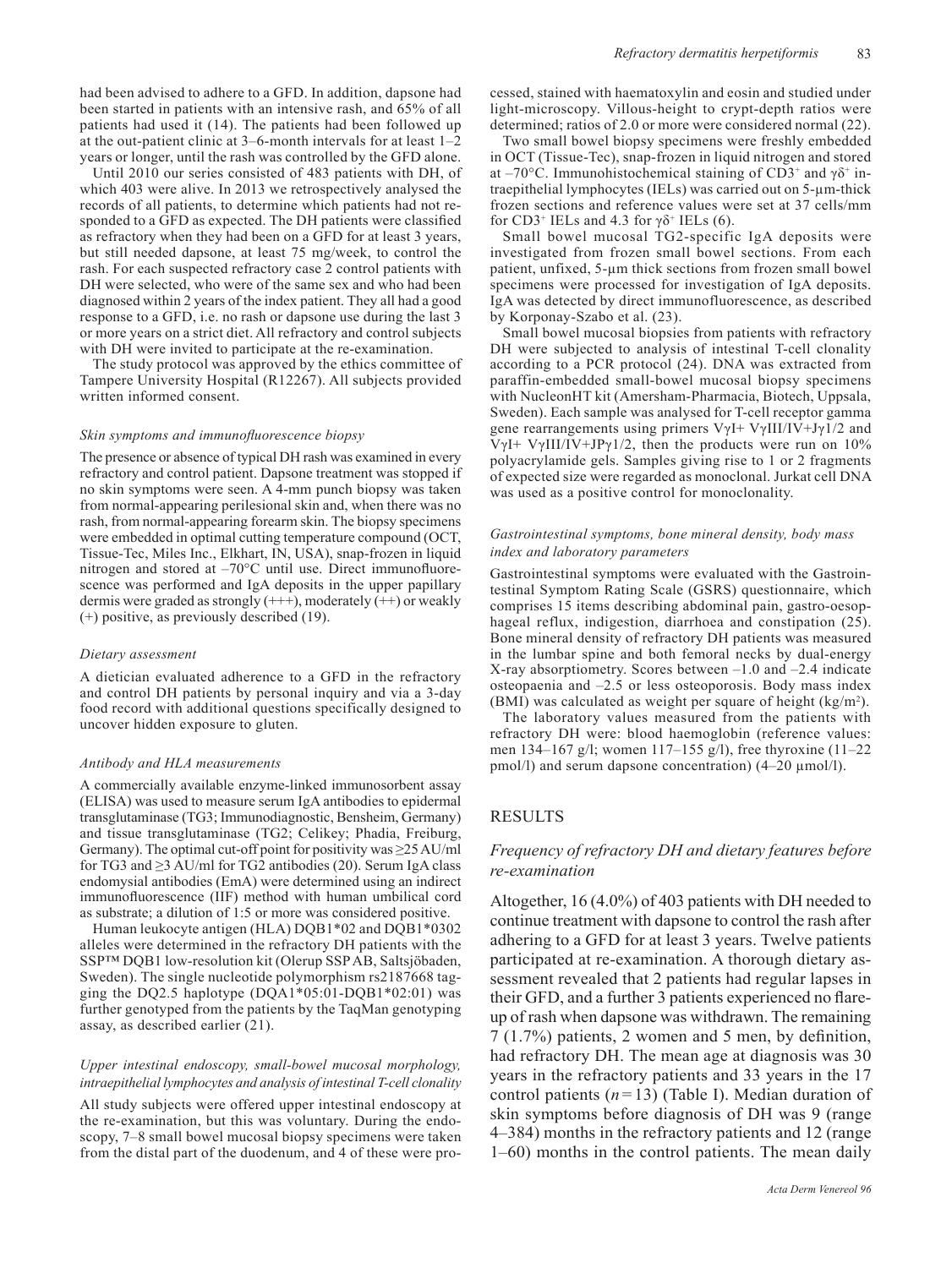Table I. *Demography, small bowel findings, daily dose of dapsone, duration of glutenfree diet (GFD) and use of oats in the diet in 7 refractory and 17 sex- and age-matched control patients with dermatitis herpetiformis (DH)*

|                                                                      | Patients with<br>refractory DH | Control patients<br>with DH |
|----------------------------------------------------------------------|--------------------------------|-----------------------------|
| Males, $n$ $(\%)$                                                    | 5(71)                          | 14 (82)                     |
| Age at diagnosis, mean (range)                                       | $30(12-51)$                    | $33(7-60)$                  |
| Subtotal or partial villous atrophy at diagnosis, $n$ (%)            | 5/6(83)                        | 16/17(94)                   |
| Serum coeliac antibody <sup>a</sup> positive at diagnosis, $n$ (%)   | 6/6(100)                       | 11/12(92)                   |
| Dapsone dose after diagnosis, mg, mean (range)                       | $38(12.5-50)$                  | $40(25-100)$                |
| Duration of GFD before re-examination, years, mean (range) 16 (3–36) |                                | $23(5-39)$                  |
| Oats in the diet, $n$ (%)                                            | 3(43)                          | 13 (76)                     |
| Malignancies before re-examination, $n$ (%)                          | 1(14)                          | 3(18)                       |

a Serum IgA-class endomysium, tissue transglutaminase or/and reticulin antibodies.

dose of dapsone after the diagnosis was 38 mg in the refractory and 40 mg in the control patients (Table I).

Mean duration of GFD treatment before re-examination was 16 years in the refractory patients and 23 years  $(p=0.20)$  in the control patients (Table I). Two (29%) refractory and 3 (18%) control patients had been non-compliant for some time at the beginning of the GFD treatment. Three (43%) refractory and 13 (76%) control patients regularly included oats in their diet.

One refractory patient with DH died just before re-examination, from metastatic mucinous adenocarcinoma, which, according to immunological studies (CDX-2 positive immunostaining), probably originated from the intestine. Of the control patients with DH, 1 had carcinoid tumour of the colon, 1 had metastatic neuroendocrine carcinoma, probably originating from the gastrointestinal tract, and 1 had thyroid carcinoma. Regarding other autoimmune manifestations, 1 of the patients with refractory DH (patient 7) had hypothyreosis. Of the control patients with DH, 1 had psoriasis and 1 ankylosing spondylitis.

## *Rash, cutaneous IgA deposits and dietary treatment at re-examination*

We had 6 refractory DH patients at re-examination since one refractory DH patient died at the beginning of the study. At re-examination the mean dose of dapsone

in these patients with refractory DH was 42 mg/day and 1 patient used sulfasalazine  $1-2$  g/day due to dapsone hypersensitivity (Table II). Median serum dapsone concentration was 2.8  $(range 0-3.5) \mu mol/l$ . All 6 refractory patients presented with typical DH rash, whereas no rash was seen in the control patients. Five refractory (83%) and 3 control patients (19%) showed cutaneous IgA deposits, all with weak or moderate fluorescence (Tables II and III).

Dietary assessment revealed that 2 patients with refractory DH had minor lapses in their otherwise strict GFD. One patient (patient 3, Table II) had a few lapses once a year during a short holiday abroad, and another patient (patient 4, Table II) had twice inadvertently eaten food containing gluten. Three (18%) control patients with DH had also minor lapses in their strict GFD; they had consumed beer or buns that contained gluten a couple of times in a year with no symptoms.

#### *Serology and HLA findings at re-examination*

At re-examination all 6 patients with refractory DH had no TG2 or TG3 antibodies, but 1 had a borderline positive EmA titre (Table II). Of the DH controls 2 had low levels of TG3, but none had TG2 and EmA antibodies. All 6 refractory DH patients studied carried HLA DQ2, 2 of them also HLA DQ8.

## *Small bowel mucosal findings and gastrointestinal symptoms at re-examination*

All 5 refractory and 7/8 (88%) control DH patients had normal small bowel mucosal architecture (Tables II and III). The only patients with refractory DH who refused gastroscopy had undergone the procedure 16 years earlier when on a GFD and, at that time, his small bowel mucosa was normal. Of the DH controls, 7 had

Table II. *Duration of gluten-free diet (GFD), dapsone dose and cutaneous, small bowel and serological antibody findings in 7 patients with refractory dermatitis herpetiformis*

| $Sex/age$ at<br>diagnosis, years | <b>GFD</b><br>vears | at present       | GFD strict Dapsone dose at<br>diagnosis/at present (mg/day) | Rash/skin IgA<br>deposits at present | Small bowel histology at<br>diagnosis/at present | Serology at present |        |     |
|----------------------------------|---------------------|------------------|-------------------------------------------------------------|--------------------------------------|--------------------------------------------------|---------------------|--------|-----|
|                                  |                     |                  |                                                             |                                      |                                                  | TG3-ab              | TG2-ab | EmA |
| F/44                             | 25                  | Yes              | $25$ /sulfasalazine $1-2$ g                                 | $++/+$                               | SVA/normal                                       | Neg                 | Neg    | Neg |
| M/42                             |                     | Yes              | 50/50                                                       | $++/++$                              | SVA/normal                                       | Neg                 | Neg    | Neg |
| M/22                             |                     | Yes <sup>a</sup> | 50/50                                                       | $++/+$                               | PVA/normal                                       | Neg                 | Neg    | Neg |
| M/19                             | 4                   | Yes              | 50/50                                                       | $^{+/+}$                             | PVA/normal                                       | Neg                 | Neg    | Pos |
| M/12                             | Q                   | Yes              | 12.5/50                                                     | $++/+$                               | Normal/normal                                    | Neg                 | Neg    | Neg |
| M/20                             | 36                  | Yes              | 25/12.5                                                     | $+/-$                                | SVA/nd                                           | Neg                 | Neg    | Neg |
| F/51                             | 12                  | Yes              | 50/40                                                       | $+/nd$                               | nd/nd                                            | nd                  | nd     | nd  |

a Minor faults less often than once a month.

++: moderate; +: weak; –: negative; nd: not done; SVA: subtotal villous atrophy; PVA: partial villous atrophy; TG3-ab: epidermal transglutaminase antibodies; TG2-ab: tissue transglutaminase antibodies; EmA: endomysium antibodies.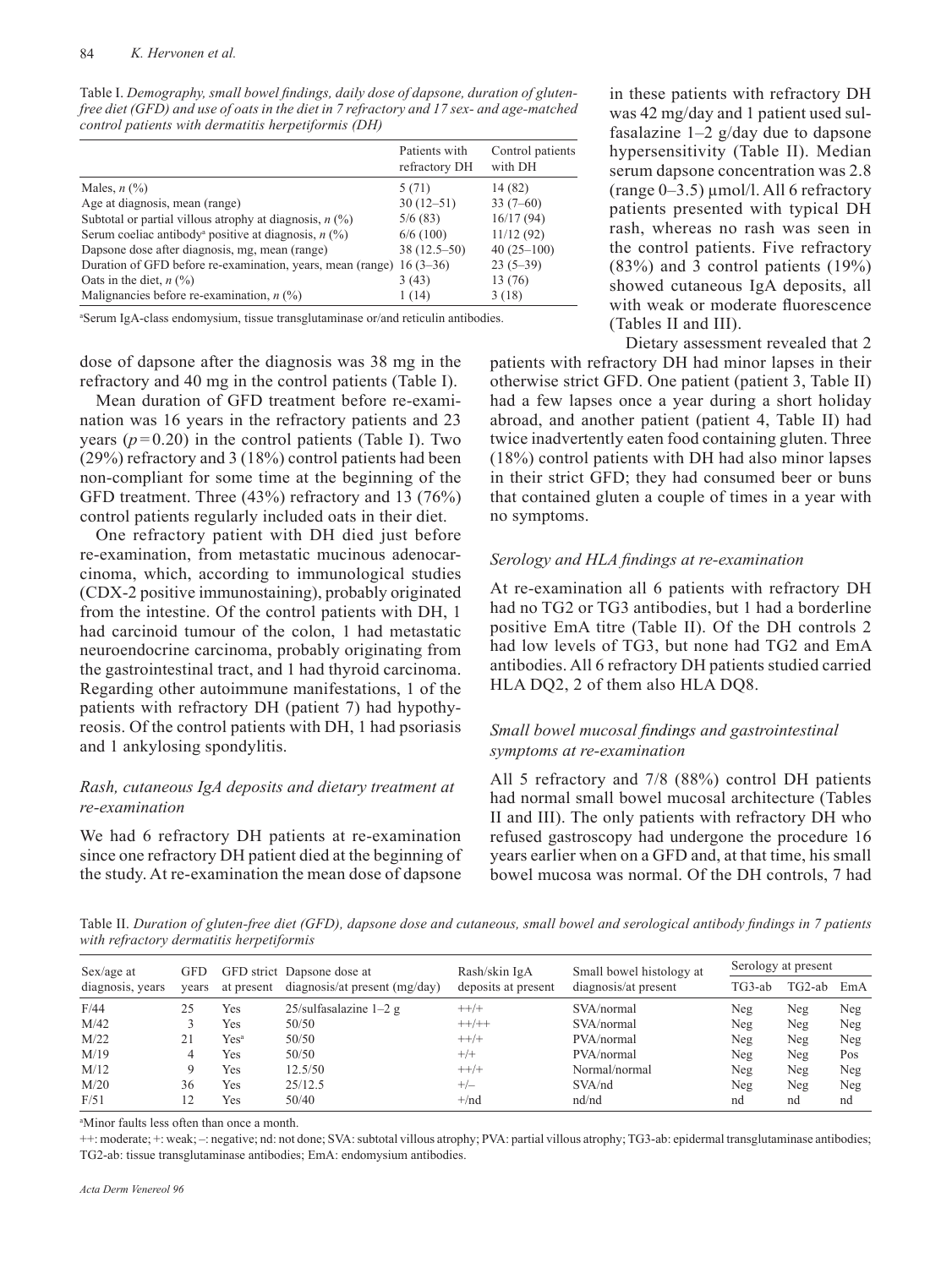Table III*. Body mass index, dapsone dose, IgA deposits in the skin, and small bowel and serological findings in the refractory and controls patients with dermatitis herpetiformis (DH) on a strict gluten-free diet at re-examination*

|                                                         | Patients with Control with<br>refractory DH DH<br>$n=7$ | $n=17$         |
|---------------------------------------------------------|---------------------------------------------------------|----------------|
| Body mass index, mean (range)                           | $29(24-32)$                                             | $26(21-32)$    |
| Daily dose of dapsone, mg, mean (range)                 | $42(12.5-50)$                                           | $\Omega$       |
| IgA deposits in the skin, $n$ (%)                       | 5/6(83)                                                 | 3/16(19)       |
| Small bowel findings                                    |                                                         |                |
| Normal mucosal histology, $n$ (%)                       | 5/5(100)                                                | 7/8(88)        |
| Villous-height to crypt-depth ratio, mean<br>(range)    | $2.6(2.6-2.7)$                                          | $3.2(2.9-3.9)$ |
| Increased density of $\gamma\delta$ + IEL, <i>n</i> (%) | 2/3(67)                                                 | 6/8(75)        |
| Serum antibodies positive, $n$ (%)                      |                                                         |                |
| Epidermal transglutaminase (TG3)                        | $\Omega$                                                | 2(12)          |
| Tissue transglutaminase (TG2)                           | 0                                                       | $\theta$       |
| Endomysium (EmA)                                        |                                                         | $\Omega$       |

IEL: intraepithelial lymphocytes; EmA: endomysial antibodies.

normal villous architecture and 1 had partial villous atrophy (Table III).

 $CD3^+$  and  $\gamma\delta$ + IEL densities and small bowel mucosal IgA deposits were available for 3 refractory and 8 control DH patients. CD3+ IELs were increased in 2 and 4, and  $\gamma\delta$ + IELs in 3 and 6 patients, respectively (Table III). None of the refractory or responsive DH patients had IgA deposits in the small bowel mucosa. Three patients with refractory DH were analysed for intestinal T-cell clonality, but none showed monoclonal T-cell receptor gamma gene rearrangements.

The gastrointestinal symptoms measured by GSRS were the same in the refractory (total score; mean 1.9, range 1.6–2.5) and control DH patients (mean 1.9, range 1.1–3.4). Bone mineral density measurement showed osteopaenia in 2 of the 6 patients with refractory DH, but none of them had osteoporosis. All 6 patients with refractory DH had normal blood haemoglobin and serum free thyroxine levels.

## DISCUSSION

This study showed that refractory DH exists, but is a rare condition, as only 7 out of 403 (1.7%) patients met the criteria of active rash that was not responding to a strict GFD. Two patients who were initially suspected to have refractory DH were found to have marked lapses in the GFD, and an additional 3 patients on a strict GFD could stop dapsone without re-appearance of the rash. Previously, Garioch et al. (13) described 3 (7%) patients in their DH series who did not respond to a strict GFD and who still required dapsone to control the rash. These patients had adhered to a GFD for 4 years or longer and all had normal small bowel mucosa. In the present study, although the rash did not respond, the small bowel mucosa was normal in all 5 patients with refractory DH who underwent upper intestinal endoscopy at re-examination. This is an important finding, showing that refractory DH is different from the well-known refractory coeliac disease in which small bowel mucosa does not recover on a GFD (15–17).

The frequency of refractory DH in the present study was low  $(1.7\%)$ . The frequency of refractory coeliac disease was even lower (0.3%) in a recent study in Finland (26). Earlier studies of coeliac disease have found markedly higher frequencies of refractory coeliac disease and have shown that its subgroup with abnormal IELs bears a high risk for intestinal lymphoma (15–17). Lymphomas are also known to occur in DH (27, 28). Importantly, however, no lymphoma or abnormal IELs were found in the present patients with refractory DH, although one patient with refractory DH died from metastatic adenocarcinoma most probably originating from the intestine. No other obvious malignancies or complications were seen in these patients, indicating that refractory DH is a benign condition that differs from refractory coeliac disease.

At diagnosis all patients with refractory DH in the current study had pathognomonic cutaneous IgA deposits. Furthermore, all 6 patients with refractory DH studied carried the predisposing HLA-DQ2, which is carried by 95–100% of patients with DH in general (7). In agreement with the presence of rash, 5 of the 6 patients with refractory DH had IgA deposit in the papillary dermis at re-examination. Three (18%) of the control patients also showed IgA deposits, although they had been asymptomatic for a mean of 8 years on a strict GFD. The slow disappearance of IgA deposits from DH skin even after adherence to a strict GFD for several years has also been noted in earlier studies (13, 19, 29).

It can be argued that, in the patients with refractory DH in the current study, the most obvious explanation for the poor GFD response with regard to the rash would be ongoing inadvertent consumption of gluten. Indeed, this has been shown to be the reason in a proportion of non-responsive patients with coeliac disease (30). However, in the present study an experienced dietician evaluated the strictness of adherence to the GFD, but did not find any dietary lapses in the patients with refractory DH. The fact that their small bowel mucosa had recovered, even though the villous-height to crypt-depth ratio was rather low, and TG2, TG3 and EmA antibodies were normal also supports good adherence to the GFD.

It is possible that the rash in the present patients with refractory DH was sensitive to even minute amounts of gluten hidden in their GFD. A strict GFD may contain traces of gluten, which may inhibit mucosal recovery in a proportion of patients with coeliac disease (30). There are also some reports suggesting that a few DH patients would react to dietary antigens other than gluten, such as cow's milk (31, 32). In this study we did not find any such food antigens on careful dietary assessment of the patients with refractory DH. A trial with an elemental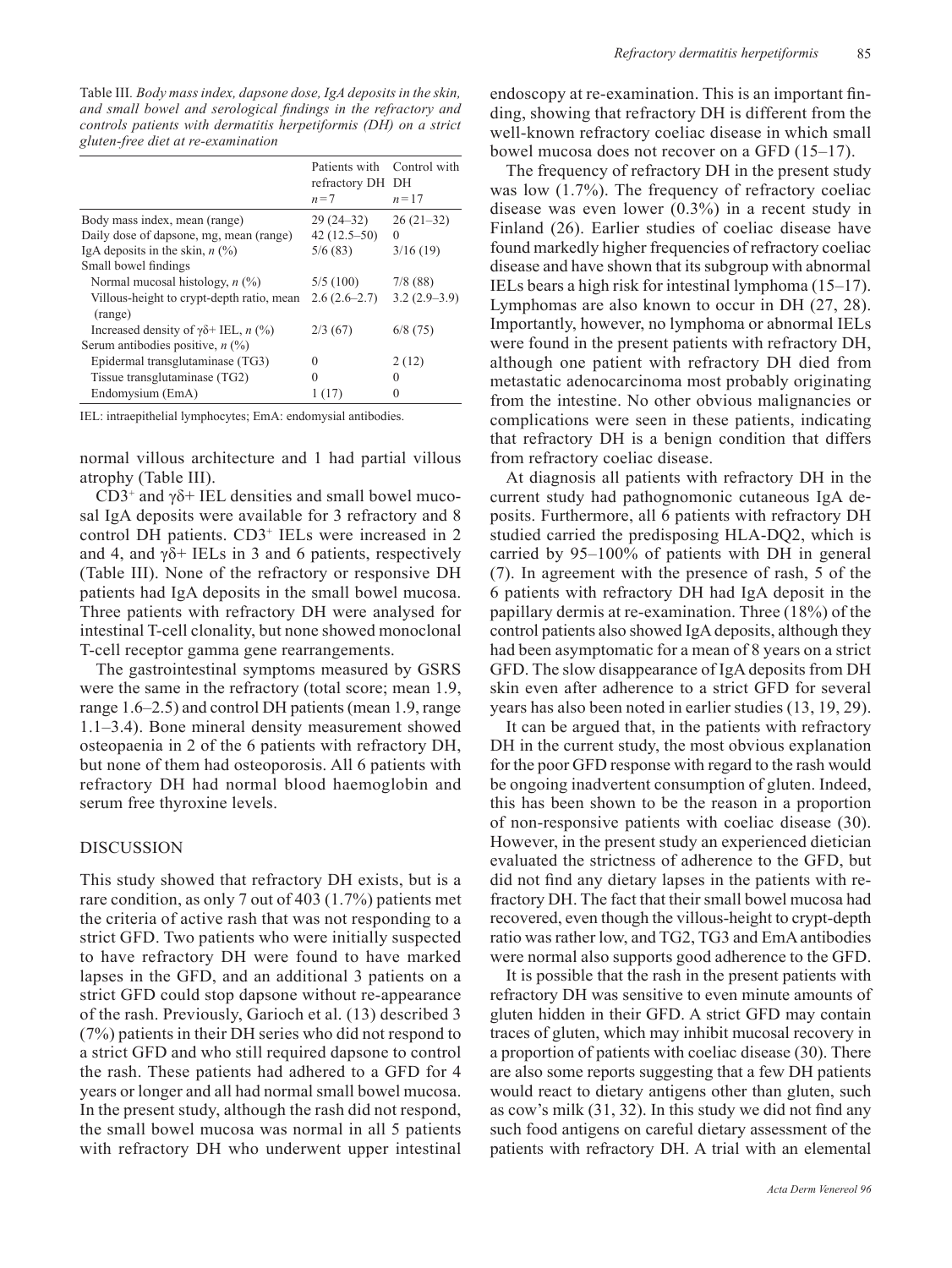diet, i.e. a diet containing defined amounts of free amino acids and short-chain polysaccharides, would have been of interest. This diet has shown a rapid effect on the activity of the rash in DH patients who have previously eaten a normal gluten-containing diet (33, 34), but patients refractory to a strict GFD have not been examined.

The present study indicates that patients with refractory DH differ from those with refractory coeliac disease by showing a clear response to a GFD in the small bowel mucosa and occurrence of circulating coeliactype antibodies. However, the rash remains active in patients with refractory DH, and cutaneous IgA deposits are still present. Thus, the presence of IgA deposits is a marker of continuous cutaneous activity in patients with refractory DH. Epidermal transglutaminase co-localizes with IgA deposits, suggesting that this enzyme could be an initiating factor for cutaneous inflammation leading to blister formation in DH (35, 36). Further research will reveal whether epidermal transglutaminase activity or any other specific biomarker predict the development of refractory DH.

In conclusion, in this large DH series we found 7 (1.7%) patients in whom the rash, but not the small bowel mucosa, was non-responsive to a strict GFD treatment, and termed the condition refractory DH. The patients with refractory DH did not develop any complications or lymphoma, as refractory coeliac disease is known for, but a larger series is needed to draw definite conclusions.

## ACKNOWLEDGEMENTS

This study was financially supported by the Competitive State Research Financing of the Expert Area of Tampere University Hospital (grants 9P008, 9N062, 9R034, 9R018) and Seinäjoki Central Hospital (VTR16), the Academy of Finland, the Sigrid Juselius Foundation and Seppo Nieminen Fund.

*The authors declare no conflicts of interest.*

## **REFERENCES**

- 1. Reunala T, Salmi TT, Hervonen K. Dermatitis Herpetiformis: Pathognomonic Transglutaminase IgA Deposits in the Skin and Excellent Prognosis on a Gluten-free Diet. Acta Derm Venerelo 2015 Jun 10. [Epub ahead of print].
- 2. van der Meer JB. Granular deposits of immunoglobulins in the skin of patients with dermatitis herpetiformis. Br J Dermatol 1969; 81: 493–503.
- 3. Gawkrodger DJ, Blackwell JN, Gilmour HM, Rifkind EA, Heading RC, Barnetson RS. Dermatitis herpetiformis: diagnosis, diet and demography. Gut 1984; 25: 151–157.
- 4. Reunala T, Kosnai I, Karpati S, Kuitunen P, Török E, Savilahti E. Dermatitis herpetiformis: jejunal findings and skin response to gluten-free diet. Arch Dis Child 1984; 59: 517–522.
- 5. Savilahti E, Reunala T, Mäki M. Increase of lymphocytes bearing the gamma/delta T cell receptor in the jejunum of patients with dermatitis herpetiformis. Gut 1992; 33: 206–211.
- 6. Järvinen TT, Kaukinen K, Laurila K, Kyrönpalo S, Ras-

mussen M, Mäki M, et al. Intraepithelial lymphocytes in celiac disease. Am J Gastroenterol 2003; 98: 1332–1337.

- 7. Spurkland A, Ingvarsson G, Falk ES, Knutsen I, Sollid LM, Thorsby E. Dermatitis herpetiformis and celiac disease are both primarily associated with the HLA-DQ (alpha 1\*0501, beta  $1*02$ ) or the HLA-DQ (alpha  $1*03$ , beta  $1*0302$ ) heterodimers. Tissue Antigens 1997; 49: 29–34.
- 8. Reunala T. Incidence of familial dermatitis herpetiformis. Br J Dermatol 1996; 134: 394–398.
- 9. Hervonen K, Karell K, Holopainen P, Collin P, Partanen J, Reunala T. Concordance of dermatitis herpetiformis and celiac disease in monozygous twins. J Invest Dermatol 2000; 115: 990–993.
- 10. Fry L, Seah PP, Riches DJ, Hoffbrand AV. Clearance of skin lesions in dermatitis herpetiformis after gluten withdrawal. Lancet 1973; 1: 288–291.
- 11. Reunala T, Blomqvist K, Tarpila S, Halme H, Kangas K. Gluten-free diet in dermatitis herpetiformis. I. Clinical response of skin lesions in 81 patients. Br J Dermatol 1977; 97: 473–480.
- 12. Leonard JN, Fry L. Treatment and management of dermatitis herpetiformis. Clin Dermatol 1991; 9: 403–408.
- 13. Garioch JJ, Lewis HM, Sargent SA, Leonard JN, Fry L. 25 years' experience of a gluten-free diet in the treatment of dermatitis herpetiformis. Br J Dermatol 1994: 131; 541–545.
- 14. Hervonen K, Alakoski A, Salmi TT, Helakorpi S, Kautiainen H, Kaukinen K, et al. Reduced mortality in dermatitis herpetiformis: a population-based study of 476 patients. Br J Dermatol 2012; 167: 1331–1337.
- 15. Rubio-Tabia A, Murray JA. Classification and management of refractory celiac disease. Gut 2010; 59: 547–557.
- 16. Al-Toma A, Verbeek VHM, Hadithi M, von Blomberg BME, Mulder CJJ. Survival in refractory coeliac disease and enteropathy-associated T-cell lymphoma: retrospective evaluation of single-centre experience. Gut 2007; 56: 1373–1378.
- 17. Malamut G, Afchain P, Verkarre V, Lecomte T, Amiot A, Damotte D, et al. Presentation and long-term follow-up of refractory celiac disease: comparison of type I with type II. Gastroenterology 2009; 136: 81–90.
- 18. Alakoski A, Salmi TT, Hervonen K, Kautiainen H, Salo M, Kaukinen K, et al. Chronic atrophic gastritis in dermatitis herpetiformis: a controlled study. Clin Dev Immunol 2012: 640630.
- 19. Reunala T. Gluten-free diet in dermatitis herpetiformis. II. Morphological and immunological findings in the skin and small intestine of 12 patients and matched controls. Br J Dermatol 1978; 98: 69–78.
- 20. Reunala T, Salmi TT, Hervonen K, Laurila K, Kautianen H, Collin P, et al. IgA anti-epidermal transglutaminase antibodies in dermatitis herpetiformis: a significant but not complete response to a gluten-free diet treatment. Br J Dermatol 2013; 27: 836–841.
- 21. Koskinen L, Romanos J, Kaukinen K, Mustalahti K, Korponay-Szabo I, Barisani D, et al. Cost-effective HLA typing with tagging SNPs predicts celiac disease risk haplotypes in the Finnish, Hungarian, and Italian populations. Immunogenetics 2009; 61: 247–256.
- 22. Taavela J, Koskinen O, Huhtala H, Lähdeaho ML, Popp A, Laurila K, et al. Validation of morphometric analyses of small-intestinal biopsy readouts in celiac disease. PLoS One 2013; 8: e76163.
- 23. Korponay-Szabo IR, Halttunen T, Szalai Z, Laurila K, Király R, Kovács JB. In vivo targeting of intestinal and extraintestinal transglutaminase 2 by coeliac autoantibodies. Gut 2004; 53: 641–648.